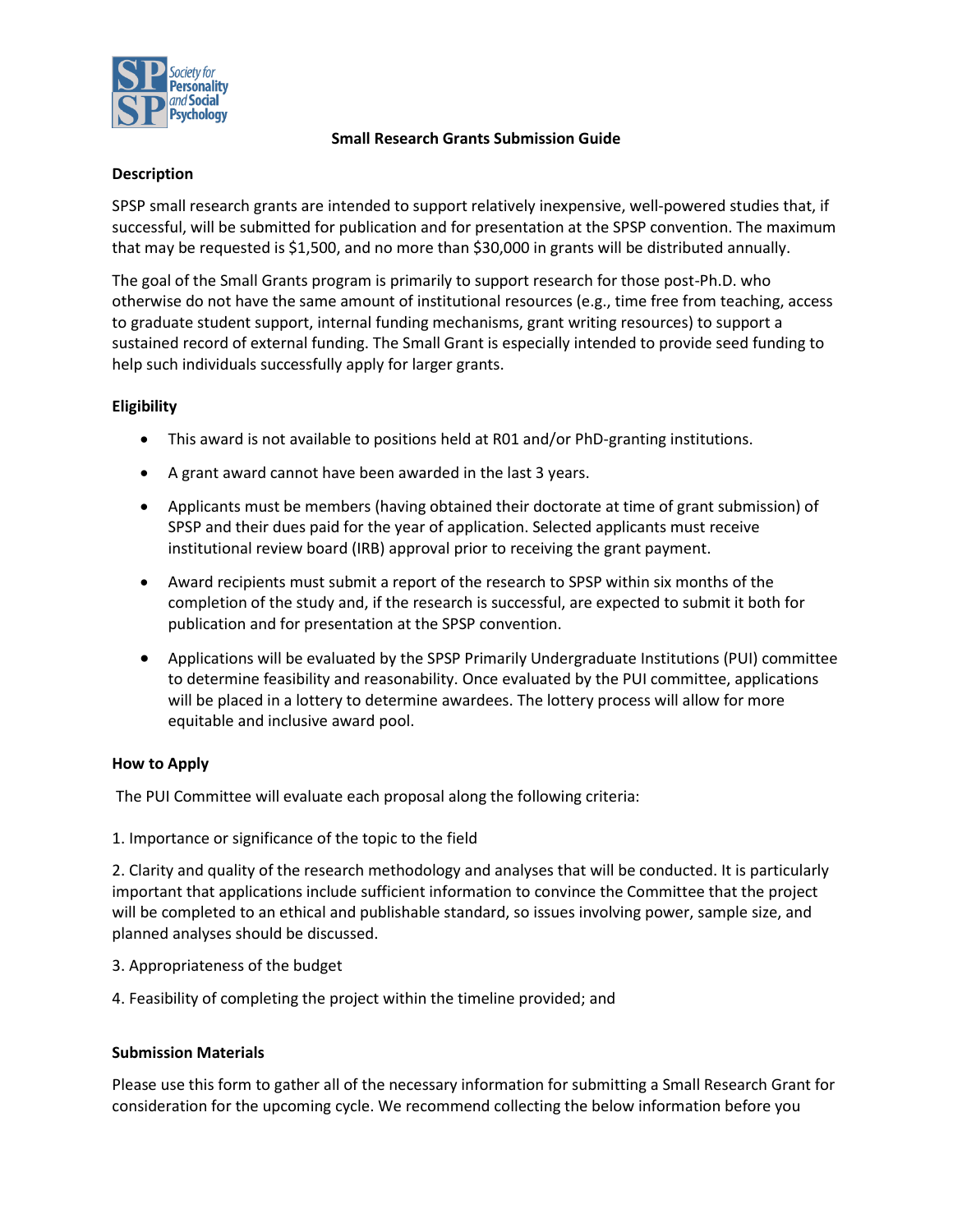

begin working with the submission portal to avoid any delays in completing your submission. Please note, all questions marked with a red asterisk (\*) are required and partially complete submissions will not be considered.

| $\mathbf{1}$   | PI First Name *                                                                                                                |  |
|----------------|--------------------------------------------------------------------------------------------------------------------------------|--|
| $\overline{2}$ | PI Last Name *                                                                                                                 |  |
| 3              | PI Position *                                                                                                                  |  |
| 4              | PI Department *                                                                                                                |  |
| 5              | PI Institution/Organization *                                                                                                  |  |
| 6              | PI Email Address *                                                                                                             |  |
| 7              | PI Phone Number *                                                                                                              |  |
| 8              | Co-PI First Name                                                                                                               |  |
| 9              | Co-PI Last Name                                                                                                                |  |
| 10             | Co-PI Position                                                                                                                 |  |
| 11             | Co-PI Department                                                                                                               |  |
| 12             | Co-PI Institution/Organization                                                                                                 |  |
| 13             | <b>Co-PI Email Address</b>                                                                                                     |  |
| 14             | Co-PI Phone Number                                                                                                             |  |
| 15             | Total Amount of Funding Requested (Up to \$1,500 Max) *                                                                        |  |
| 16             | Expected Start Date (in Month/Day/Year format) *                                                                               |  |
| 17             | Expected End Date (in Month/Day/Year format) *                                                                                 |  |
| 18             | IRB Review Status (Choose 1: Approved, Submitted, Not<br>Submitted) *                                                          |  |
| 19             | Title of Research *                                                                                                            |  |
| 20             | Abstract (limit of 600 total characters) *                                                                                     |  |
| 21             | Research Question; Goals of the Study; Significance to<br>Social-Personality Psychology (limit of 2,500 total<br>characters) * |  |
| 22             | Research Design and Methodology (limit of 2,500 total<br>characters) *                                                         |  |
| 23             | Planned Analyses (limit of 2,500 total characters) *                                                                           |  |
| 24             | Itemized Budget (limit of 2,500 total characters) *                                                                            |  |